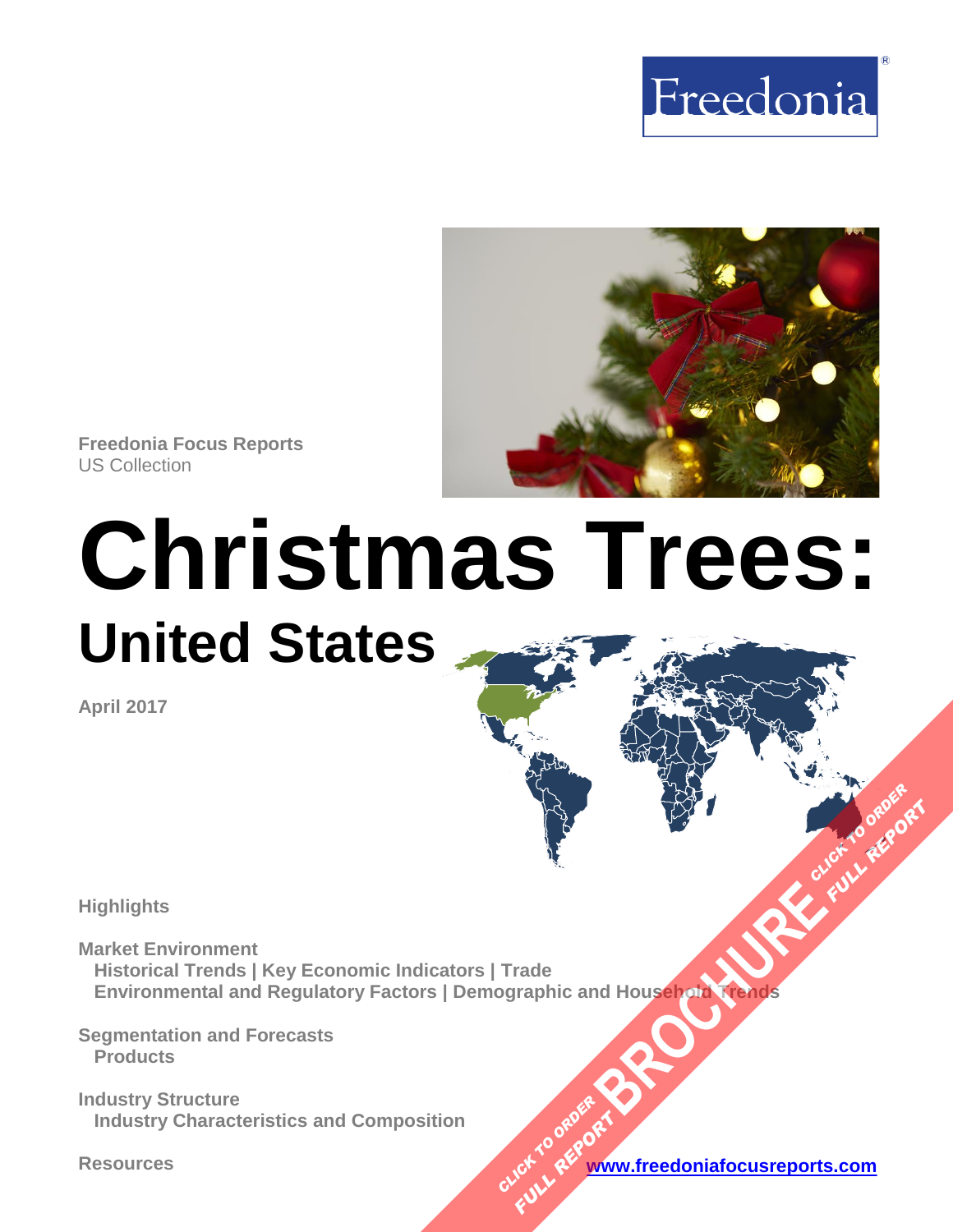# **Table of Contents**

| 1. Highlights                                     | 3              |
|---------------------------------------------------|----------------|
| 2. Market Environment                             | 4              |
| <b>Historical Trends</b>                          | 4              |
| Key Economic Indicators                           | 6              |
| Trade                                             | $\overline{7}$ |
| Seasonality                                       | 8              |
| <b>Environmental &amp; Regulatory Factors</b>     | 9              |
| Demographic & Household Trends                    | 10             |
| 3. Segmentation & Forecasts                       | 15             |
| Products                                          | 15             |
| Natural                                           | 17             |
| Artificial                                        | 18             |
| 4. Industry Structure                             | 21             |
| <b>Industry Characteristics &amp; Composition</b> | 21             |
| <b>Holiday Tree Farms</b>                         | 22             |
| <b>National Tree Company</b>                      | 23             |
| Nicolas Holiday                                   | 23             |
| 5. About This Report                              | 24             |
| Scope & Method                                    | 24             |
| Sources                                           | 24             |
| <b>Industry Codes</b>                             | 25             |
| Resources                                         | 26             |
|                                                   |                |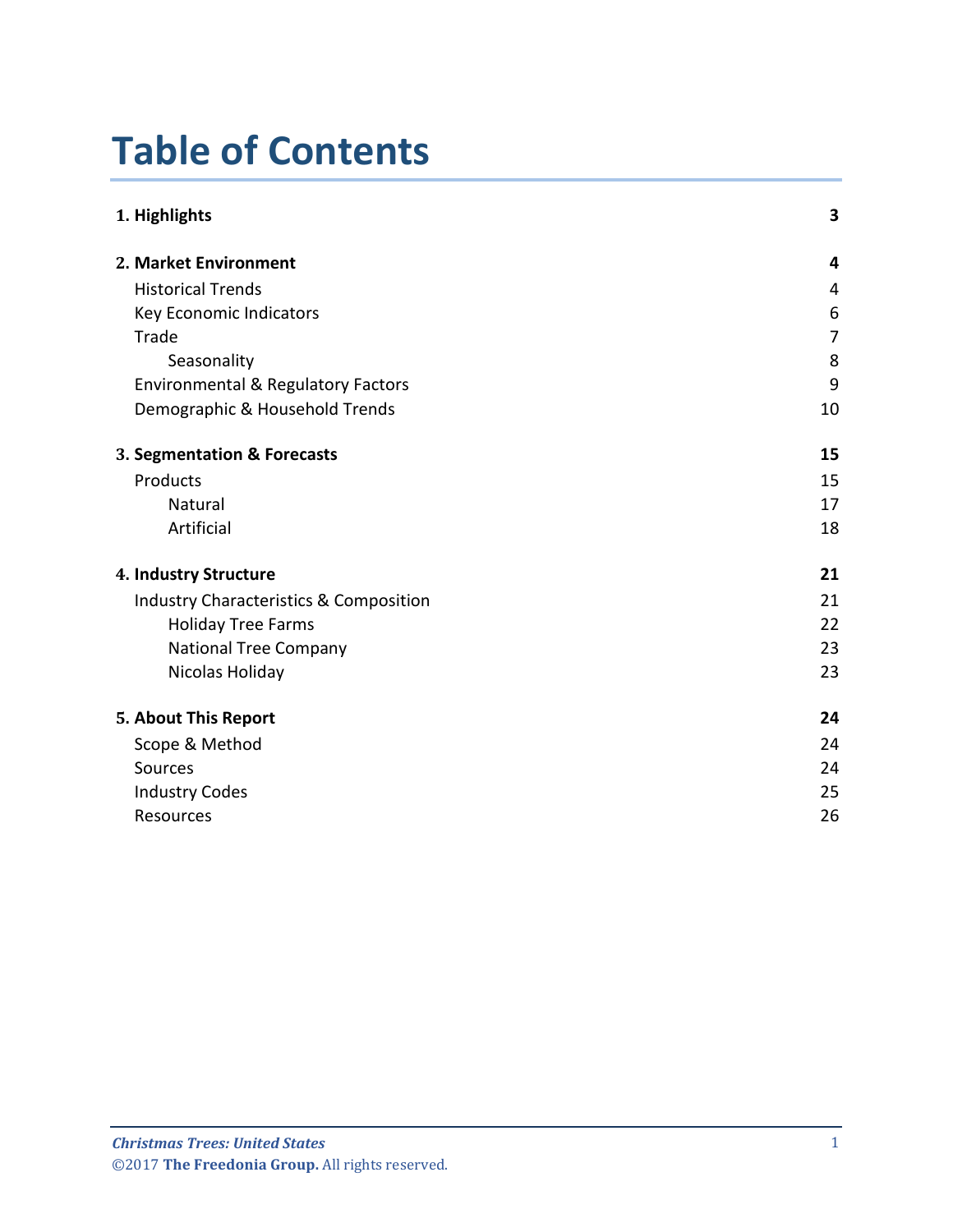# **List of Tables & Figures**

| Figure 1   Key Trends in US Christmas Tree Demand, 2016-2021                        | 3              |
|-------------------------------------------------------------------------------------|----------------|
| Figure 2   US Christmas Tree Value Demand Trends, 2006-2016                         | $\overline{4}$ |
| Figure 3   US Christmas Tree Volume Demand Trends, 2006-2016                        | 5              |
| Table 1   Key Indicators for US Christmas Tree Demand; 2006, 2011, 2016, 2021       | 6              |
| Figure 4   US Christmas Tree Trade, 2006-2016 (000 units)                           | 7              |
| Table 2   US Christmas Tree Trade, 2006-2016 (000 units)                            | 7              |
| Figure 5   US Christmas Tree Import Seasonality, 2006-2016 Average (% of Annual     |                |
| Import Volume)                                                                      | 8              |
| Figure 6   US Survey Results: Christmas Tree Type & Respondent Age                  | 10             |
| Figure 7   US Survey Results: Christmas Tree Type & Family Characteristics          | 11             |
| Figure 8   US Households by Age of Head, 2006-2021 (mil units)                      | 12             |
| Figure 9   US Survey Results: Christmas Tree Type & Respondent Community Type       | 13             |
| Figure 10   US Urban Population; 2006-2016, 2021 (mil persons)                      | 13             |
| Figure 11   US Survey Results: Christmas Tree Type & Respondent Race/Ethnicity      | 14             |
| Figure 12   US Christmas Tree Demand by Product; 2006-2016, 2021 (US\$ mil)         | 15             |
| Table 3   US Christmas Tree Demand by Product; 2006-2016, 2021 (US\$ mil)           | 15             |
| Figure 13   US Christmas Tree Demand by Product; 2006-2016, 2021 (000 units)        | 16             |
| Table 4   US Christmas Tree Demand by Product; 2006-2016, 2021 (000 units)          | 16             |
| Figure 14   US Natural Christmas Trees & Disposable Personal Income Growth; 2006-   |                |
| 2016, 2021                                                                          | 17             |
| Figure 15   US Survey Results: Artificial Christmas Tree Use Drivers                | 19             |
| Figure 16   US Survey Results: Artificial Christmas Tree Height, Variety, Material, |                |
| Prelit; 2016                                                                        | 20             |
| Table 5   US Christmas Trees Industry Cross-Section                                 | 22             |
| Table 6   Industry Codes Related to Christmas Trees                                 | 25             |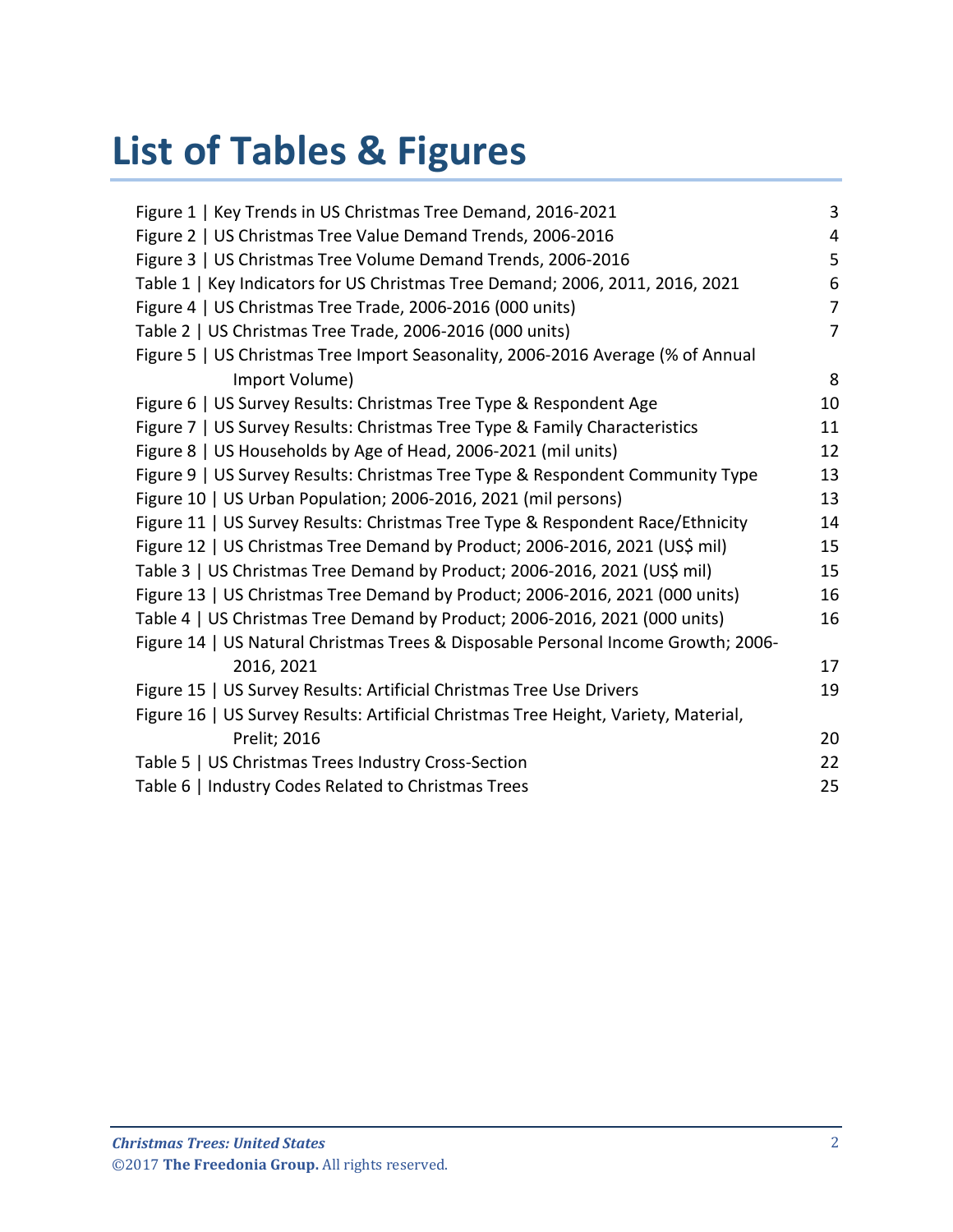# <span id="page-3-0"></span>**About This Report**

# <span id="page-3-1"></span>**Scope & Method**

This report forecasts US Christmas tree demand in units and US dollars at the retailers' level to 2021. Total demand is segmented by product in terms of:

- natural
- artificial.

To illustrate historical trends, total demand, the various segments, and trade are provided in annual series from 2006 to 2016.

This report features results and analysis of a national consumer survey conducted by Freedonia Focus Reports between the months of February and March 2017. The survey pertains to the Holiday/Winter 2016 season.

This report quantifies trends in various measures of growth and volatility. Growth (or decline) expressed as an average annual growth rate (AAGR) is the least squares growth rate, which takes into account all available datapoints over a period. The volatility of datapoints around a least squares growth trend over time is expressed via the coefficient of determination, or  $r^2$ . The most stable data series relative to the trend carries an  $r^2$  value of 1.0; the most volatile – 0.0. Growth calculated as a compound annual growth rate (CAGR) employs, by definition, only the first and last datapoints over a period. The CAGR is used to describe forecast growth, defined as the expected trend beginning in the base year and ending in the forecast year. Readers are encouraged to consider historical volatility when assessing particular annual values along the forecast trend, including in the forecast year.

Key macroeconomic indicators are also provided with quantified trends. Other various topics, including profiles of pertinent leading suppliers, are covered in this report. A full outline of report items by page is available in the Table of Contents.

## <span id="page-3-2"></span>**Sources**

*Christmas Trees: United States* (FF90049) represents the synthesis and analysis of data from various primary, secondary, macroeconomic, and demographic sources including:

- firms participating in the industry, and their suppliers and customers
- government/public agencies
- national, regional, and international non-governmental organizations
- trade associations and their publications
- the business and trade press
- indicator forecasts by The Freedonia Group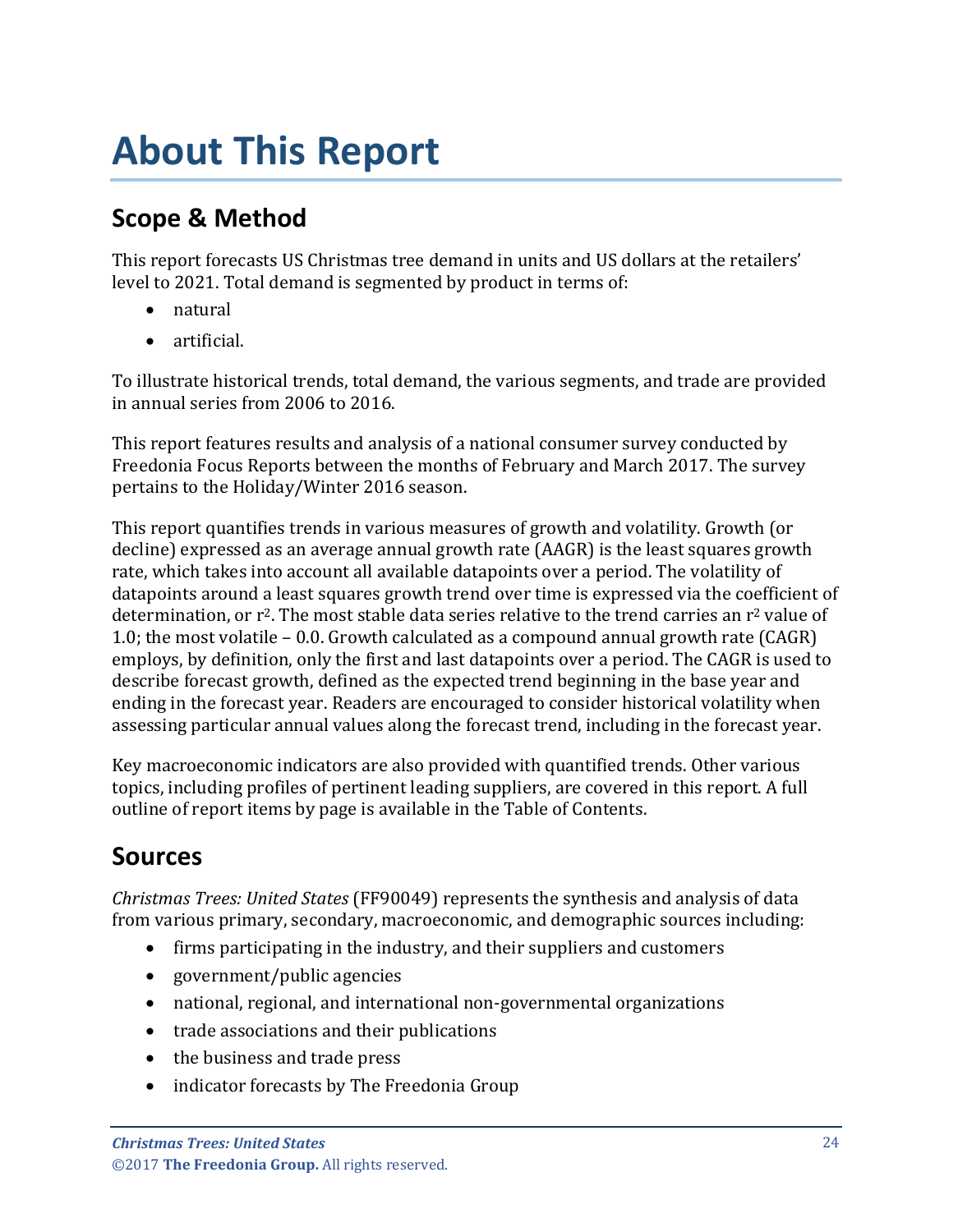• the findings of other reports and studies by The Freedonia Group.

Specific sources and additional resources are listed in the Resources section of this publication for reference and to facilitate further research.

## <span id="page-4-0"></span>**Industry Codes**

<span id="page-4-1"></span>

| Table 6   Industry Codes Related to Christmas Trees                                    |                                                                     |            |                                                           |  |
|----------------------------------------------------------------------------------------|---------------------------------------------------------------------|------------|-----------------------------------------------------------|--|
| <b>NAICS/SCIAN 2007</b>                                                                |                                                                     | <b>SIC</b> |                                                           |  |
| <b>North American Industry Classification System</b><br><b>Standard Industry Codes</b> |                                                                     |            |                                                           |  |
|                                                                                        |                                                                     |            |                                                           |  |
| 111421                                                                                 | Nursery and Tree Production                                         | 0811       | <b>Timber Tracts</b>                                      |  |
| 339999                                                                                 | All Other Miscellaneous Manufacturing                               | 3999       | Manufacturing Industries, NEC                             |  |
| 424990                                                                                 | Other Miscellaneous Nondurable Goods<br><b>Merchant Wholesalers</b> | 5199       | Nondurable Goods, NEC                                     |  |
| 444220                                                                                 | Nursery, Garden Center, and Farm Supply<br><b>Stores</b>            | 5261       | Retail Nurseries, Lawn and Garden Supply<br><b>Stores</b> |  |

Source: US Census Bureau

# **Copyright & Licensing**

The full report is protected by copyright laws of the United States of America and international treaties. The entire contents of the publication are copyrighted by The Freedonia Group.